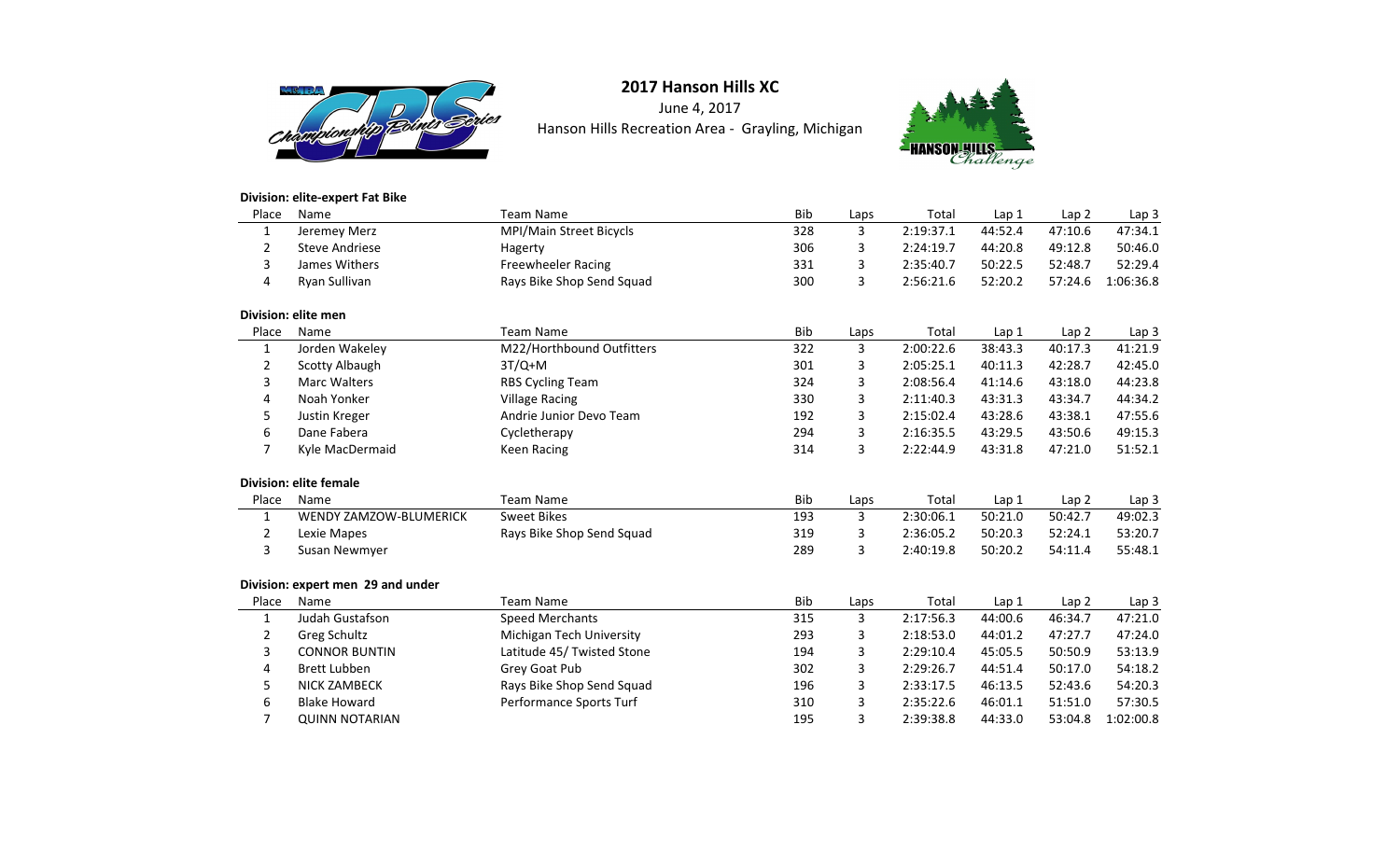

June 4, 2017Hanson Hills Recreation Area - Grayling, Michigan



### **Division: expert men 30-39**

| Place      | <b>Name</b>            | Team Name                  | <b>Bib</b> | Laps | Total     | Lap 1   | Lap 2   | Lap <sub>3</sub> |
|------------|------------------------|----------------------------|------------|------|-----------|---------|---------|------------------|
|            | John O'Hearn           | Racedingo                  | 335        |      | 2:15:38.7 | 43:16.8 | 45:13.8 | 47:08.0          |
| ∠          | <b>JOHN BURMEISTER</b> | Latitude 45/ Twisted Stone | 197        | 3    | 2:20:59.7 | 44:39.1 | 47:32.4 | 48:48.1          |
| 3          | Nick Vaughn            | ID Engineering/Alger Bikes | 312        | 3    | 2:23:17.3 | 44:02.3 | 48:02.1 | 51:12.8          |
| 4          | <b>Todd Freidinger</b> | North Country Cycle Sport  | 338        | 3    | 2:30:03.9 | 47:00.7 | 50:30.1 | 52:33.0          |
| 5          | Steve Shilltz          | Latitude 45/               | 311        | 3    | 2:31:22.1 | 47:55.5 | 49:45.4 | 53:41.1          |
| 6          | <b>JASON CROCKETT</b>  | <b>Revolution Racing</b>   | 198        | 3    | 2:33:56.7 | 48:18.4 | 51:46.8 | 53:51.4          |
|            | <b>Bill Gallagher</b>  | <b>NCCS</b>                | 346        |      | 2:43:42.0 | 53:38.6 | 53:11.0 | 56:52.2          |
| <b>DNS</b> | <b>Brent McMillan</b>  |                            | 199        |      |           |         |         |                  |

### **Division: expert men 40-49**

| Place      | Name                   | Team Name                  | <b>Bib</b> | Laps | Total     | Lap 1   | Lap <sub>2</sub> | Lap <sub>3</sub> |
|------------|------------------------|----------------------------|------------|------|-----------|---------|------------------|------------------|
|            | <b>Scott Gustafson</b> | Speed Merchants            | 316        | 3    | 2:13:51.5 | 42:51.2 | 45:10.3          | 45:50.0          |
| 2          | <b>DON HACKNEY</b>     | <b>Cross Country Cycle</b> | 202        | 3    | 2:14:50.0 | 43:17.2 | 44:57.9          | 46:34.7          |
| 3          | <b>SPIKE HUISMANN</b>  | <b>Speed Merchants</b>     | 203        | 3    | 2:17:35.3 | 43:25.9 | 46:18.4          | 47:50.9          |
| 4          | <b>JEREMY DAUM</b>     |                            | 200        | 3    | 2:18:44.0 | 44:16.3 | 46:47.7          | 47:39.9          |
| 5          | Jeff Adamcik           | Bicycle HQ                 | 337        | 3    | 2:19:14.0 | 44:25.8 | 46:37.7          | 48:10.4          |
| 6          | Todd Vigland           | Hagerty                    | 290        | 3    | 2:21:10.2 | 44:50.9 | 47:08.0          | 49:11.2          |
| ⇁          | <b>ROBERT FRANK</b>    | <b>RBS MTB Team</b>        | 201        | 3    | 2:25:59.6 | 44:41.4 | 48:08.0          | 53:10.1          |
| 8          | Chris Maltby           | Terry's Cycle              | 303        | 3    | 2:28:30.3 | 44:44.8 | 49:10.3          | 54:35.1          |
| 9          | <b>KEVIN STACEY</b>    | <b>Cross Country Cycle</b> | 266        | 3    | 2:30:42.5 | 45:45.5 | 49:28.0          | 55:28.9          |
| 10         | Ryan Allen             | Bissell/ABG                | 305        | 3    | 2:32:51.4 | 48:44.1 | 52:08.7          | 51:58.4          |
| 11         | <b>Brian Neeley</b>    |                            | 292        | 3    | 2:33:08.7 | 45:39.3 | 51:24.3          | 56:05.0          |
| <b>DNF</b> | Mark Spore             | Cross Country Cycle        | 286        | 2    | 1:35:58.8 | 44:51.4 | 51:07.4          |                  |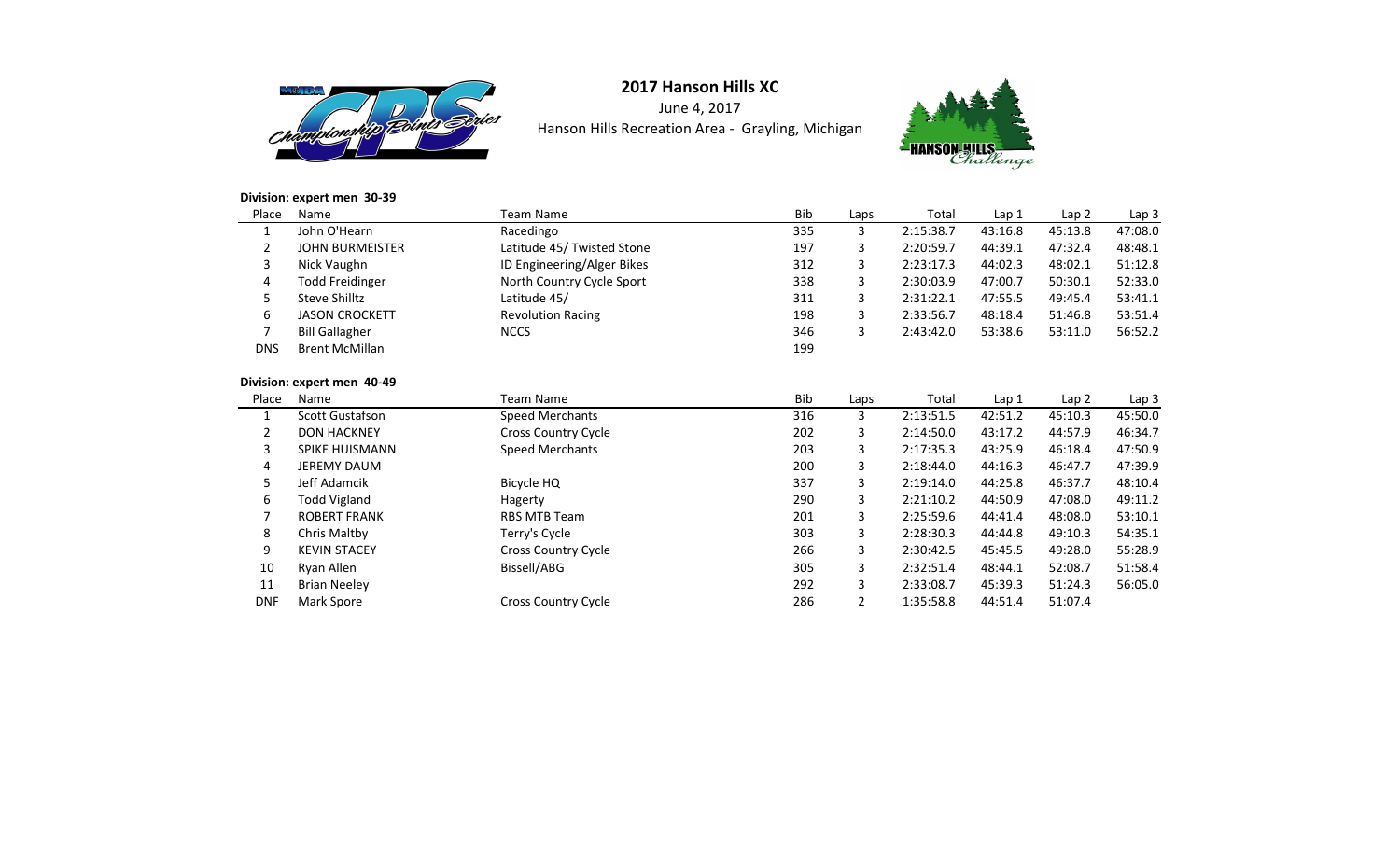

June 4, 2017Hanson Hills Recreation Area - Grayling, Michigan



#### **Division: expert men 50 plus**

| Place          | Name                                | <b>Team Name</b>               | <b>Bib</b> | Laps           | Total     | Lap 1            | Lap <sub>2</sub> | Lap <sub>3</sub> |
|----------------|-------------------------------------|--------------------------------|------------|----------------|-----------|------------------|------------------|------------------|
| $\mathbf{1}$   | Armondo Vega                        | <b>MPI Mainstreet Bicycles</b> | 350        | 3              | 2:19:25.4 | 45:00.5          | 46:30.9          | 47:53.9          |
| $\overline{2}$ | Greg Danforth                       | Latitude 45/                   | 304        | 3              | 2:26:05.8 | 46:37.3          | 48:36.9          | 50:51.4          |
| 3              | Lewis Tripp                         |                                | 349        | 3              | 2:32:19.0 | 49:27.4          | 50:56.6          | 51:54.8          |
| $\overline{4}$ | David Bucholtz                      | Hagerty                        | 348        | 3              | 2:40:34.7 | 48:12.2          | 54:13.9          | 58:08.5          |
| 5              | <b>JIM KOVACIK</b>                  |                                | 206        | 3              | 2:43:37.8 | 50:11.9          | 54:26.5          | 58:59.3          |
| 6              | <b>ELSON BOLES</b>                  | <b>Stubway Riders</b>          | 205        | 3              | 2:49:20.4 | 49:29.0          | 55:37.8          | 1:04:13.6        |
| <b>DNF</b>     | James Rivamonte                     |                                | 336        | $\overline{2}$ | 1:47:43.3 | 51:11.7          | 56:31.6          |                  |
| <b>DNF</b>     | David Tietz                         |                                | 295        | $\overline{2}$ | 1:50:19.0 | 53:12.1          | 57:06.9          |                  |
|                | Division: expert female             |                                |            |                |           |                  |                  |                  |
| Place          | Name                                | <b>Team Name</b>               | <b>Bib</b> | Laps           | Total     | Lap <sub>1</sub> | Lap2             | Lap 3            |
| 1              | Kasey Wierzba                       |                                | 320        | 3              | 2:35:09.9 | 50:21.9          | 52:23.4          | 52:24.5          |
| $\overline{2}$ | <b>EMMA SCHWAB</b>                  | Hagerty                        | 207        | 3              | 2:40:36.7 | 50:22.3          | 52:42.6          | 57:31.6          |
| 3              | Marilyn Kamp                        |                                | 296        | 3              | 2:55:19.8 | 55:15.5          | 59:29.6          | 1:00:34.7        |
|                | Division: elite-expert single speed |                                |            |                |           |                  |                  |                  |
| Place          | Name                                | <b>Team Name</b>               | <b>Bib</b> | Laps           | Total     | Lap 1            | Lap2             | Lap 3            |
| $\mathbf{1}$   | <b>JACOB BURTT</b>                  | <b>Speed Merchants</b>         | 208        | 3              | 2:14:41.3 | 44:09.2          | 44:55.4          | 45:36.6          |
| $\overline{2}$ | Dan Packer                          | City Bike Shop                 | 321        | 3              | 2:28:08.9 | 47:38.7          | 49:17.9          | 51:12.3          |
|                | Division: sport female 19-39        |                                |            |                |           |                  |                  |                  |
| Place          | Name                                | <b>Team Name</b>               | Bib        | Laps           | Total     | Lap 1            | Lap 2            |                  |
| $\mathbf{1}$   | <b>Brittan Scales</b>               | Vander Kitten                  | 344        | $\overline{2}$ | 1:56:02.1 | 57:47.8          | 58:14.2          |                  |
| $\overline{2}$ | Dawn Cooper                         | Spin Bicycle Shop              | 318        | $\overline{2}$ | 2:14:12.3 | 1:04:16.7        | 1:09:55.6        |                  |
|                | Division: sport female 40 plus      |                                |            |                |           |                  |                  |                  |
| Place          | Name                                | <b>Team Name</b>               | Bib        | Laps           | Total     | Lap 1            | Lap <sub>2</sub> |                  |
| $\mathbf{1}$   | <b>CHRISTINE CAUSLEY</b>            |                                | 362        | $\overline{2}$ | 1:59:19.6 | 57:01.9          | 1:02:17.6        |                  |
| $\overline{2}$ | <b>JONI SOMMERVILLE</b>             | Mclain race team               | 209        | 2              | 2:00:15.0 | 57:20.6          | 1:02:54.3        |                  |
| <b>DNS</b>     | <b>LYNDSAY STILES</b>               |                                | 210        |                |           |                  |                  |                  |
|                |                                     |                                |            |                |           |                  |                  |                  |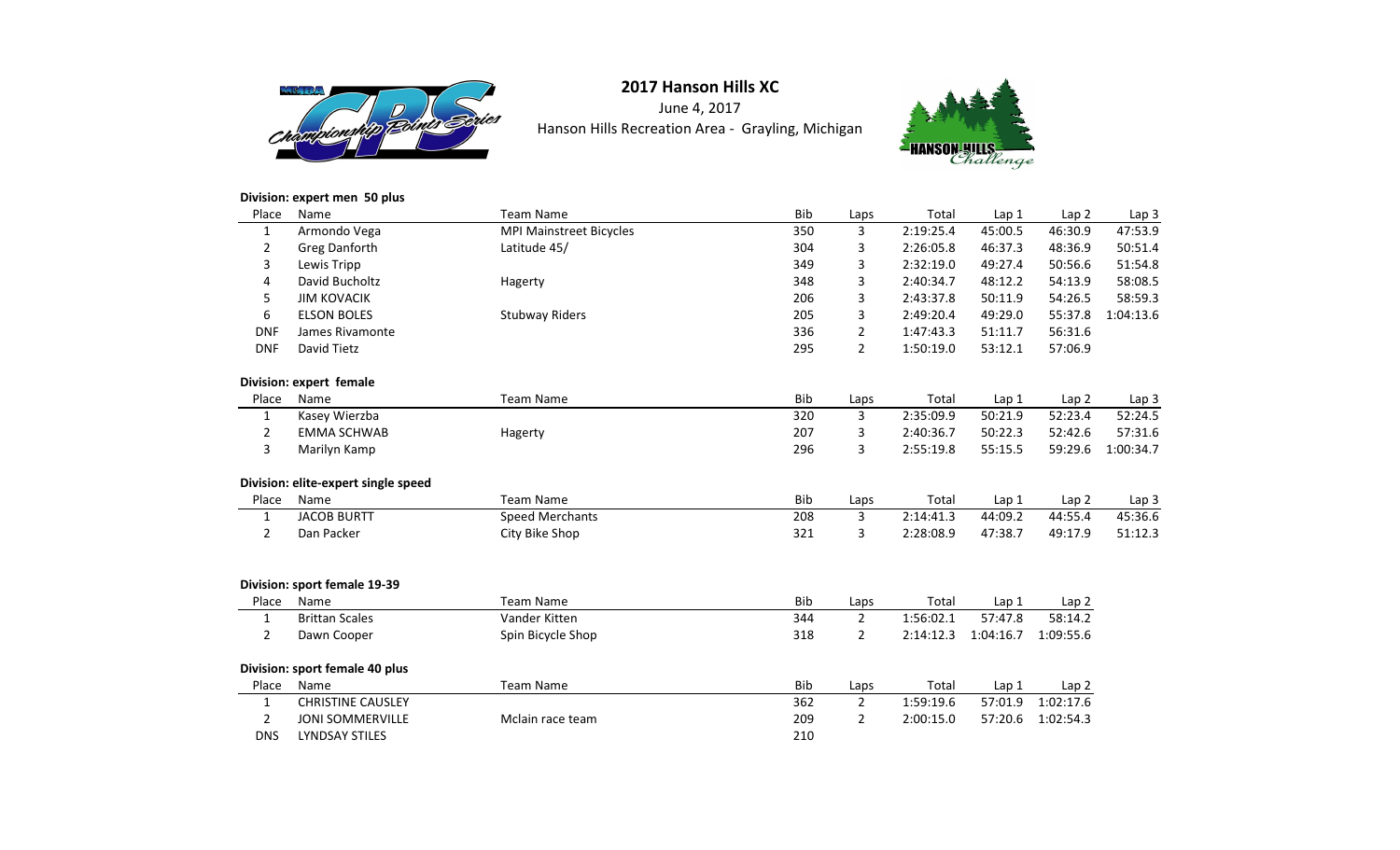

June 4, 2017Hanson Hills Recreation Area - Grayling, Michigan



### **Division: sport men 14 and under**

| Place | Name                       | <b>Team Name</b>          | <b>Bib</b> | Laps           | Total     | Lap 1            | Lap <sub>2</sub> |
|-------|----------------------------|---------------------------|------------|----------------|-----------|------------------|------------------|
| 1     | <b>JACK SMALLEY</b>        | <b>Freewheeler Racing</b> | 366        | $\overline{2}$ | 1:46:39.5 | 50:43.5          | 55:55.9          |
| 2     | <b>Brock Howard</b>        | Performance Sports Turf   | 308        | 2              | 1:46:48.7 | 50:50.5          | 55:58.1          |
| 3     | LUKE LESLIE                |                           | 361        | $\overline{2}$ | 1:54:54.9 | 52:56.9          | 1:01:58.0        |
| 4     | <b>NICHOLAS BUDDEN</b>     | Andrie Junior Devo Team   | 211        | 2              | 2:24:06.8 | 1:07:56.5        | 1:16:10.3        |
| 5     | DYLAN ZAMZOW-MASTERS       | <b>Sweet Bikes</b>        | 212        | $\overline{2}$ | 2:45:55.6 | 1:20:09.4        | 1:25:46.1        |
|       | Division: sport men 15-18  |                           |            |                |           |                  |                  |
| Place | Name                       | <b>Team Name</b>          | <b>Bib</b> | Laps           | Total     | Lap 1            | Lap 2            |
| 1     | <b>KYLE JOHNSTON</b>       | <b>Velorution Racing</b>  | 215        | $\overline{2}$ | 1:41:12.8 | 49:20.0          | 51:52.8          |
| 2     | <b>CANYON HARRIS</b>       |                           | 214        | 2              | 1:46:14.0 | 50:37.6          | 55:36.4          |
| 3     | Kyle Wood                  | Terry's Cycle             | 299        | $\overline{2}$ | 1:46:21.3 | 49:41.3          | 56:39.9          |
| 4     | <b>RYAN ZAMZOW-MASTERS</b> | <b>Sweet Bikes</b>        | 216        | 2              | 1:51:45.2 | 52:14.8          | 59:30.4          |
| 5     | <b>JARED DUNHAM</b>        | Zaremba Equipment         | 213        | $\overline{2}$ | 2:19:07.8 | 1:03:46.9        | 1:15:20.8        |
|       | Division: sport men 19-29  |                           |            |                |           |                  |                  |
| Place | Name                       | <b>Team Name</b>          | <b>Bib</b> | Laps           | Total     | Lap 1            | Lap <sub>2</sub> |
| 1     | <b>Patrick Thomas</b>      |                           | 343        | $\overline{2}$ | 1:42:54.8 | 50:49.0          | 52:05.8          |
| 2     | <b>BOBBY FLAKE</b>         |                           | 217        | $\overline{2}$ | 1:58:48.9 | 56:07.6          | 1:02:41.3        |
|       | Division: sport men 30-34  |                           |            |                |           |                  |                  |
| Place | Name                       | <b>Team Name</b>          | <b>Bib</b> | Laps           | Total     | Lap <sub>1</sub> | Lap <sub>2</sub> |
| 1     | <b>MATT FAIN</b>           | City Bike Shop            | 218        | $\overline{2}$ | 1:50:08.5 | 53:22.3          | 56:46.2          |
| 2     | Jordan Smith               | Freewheeler Racing        | 351        | 2              | 1:56:40.7 | 55:16.4          | 1:01:24.3        |
| 3     | <b>Steve Swift</b>         |                           | 334        | 2              | 2:11:28.4 | 1:05:33.2        | 1:05:55.1        |
| 4     | <b>Cameron Marshall</b>    | Racing Greyhounds         | 297        | $\overline{2}$ | 2:12:14.4 | 1:02:47.0        | 1:09:27.4        |
|       |                            |                           |            |                |           |                  |                  |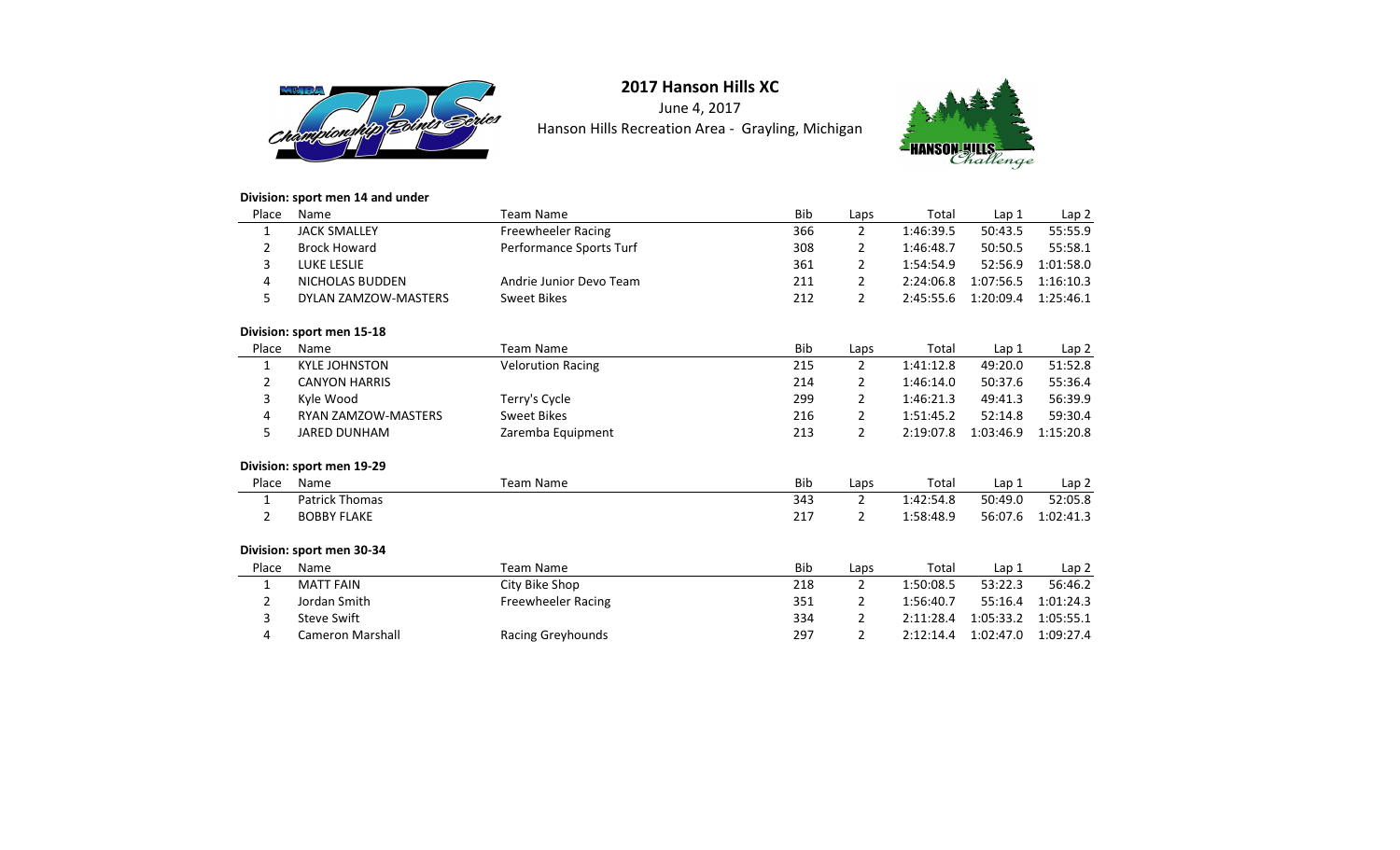

June 4, 2017Hanson Hills Recreation Area - Grayling, Michigan



### **Division: sport men 35-39**

| Place      | Name                      | Team Name      | Bib | Laps | Total     | Lap 1     | Lap <sub>2</sub> |
|------------|---------------------------|----------------|-----|------|-----------|-----------|------------------|
|            | <b>Matthew Becker</b>     |                | 340 | 2    | 1:40:06.1 | 49:19.1   | 50:46.9          |
| 2          | Marc Demey                |                | 339 | 2    | 1:41:13.3 | 49:26.0   | 51:47.3          |
| 3          | Scot Kuhns                | City Bike Shop | 313 | 2    | 1:46:12.4 | 51:00.6   | 55:11.7          |
| 4          | Michael Semaan            | KLM/Cold Stone | 327 | 2    | 1:54:10.0 | 53:44.8   | 1:00:25.2        |
| 5.         | Eric Deline               | Lange Vending  | 347 | 2    | 2:01:29.1 | 1:00:00.5 | 1:01:28.6        |
| 6          | <b>Tony Marino</b>        |                | 341 | 2    | 2:26:11.2 | 1:08:00.0 | 1:18:11.2        |
| <b>DNS</b> | <b>SEBASTIAN GON</b>      |                | 219 |      |           |           |                  |
|            | Division: sport men 40-44 |                |     |      |           |           |                  |

#### **Division: sport men 40-44**

| Place      | Name                      | Team Name               | Bib | Laps         | Total     | Lap <sub>1</sub> | Lap <sub>2</sub> |
|------------|---------------------------|-------------------------|-----|--------------|-----------|------------------|------------------|
| 1          | Zach Verkerke             | KLM/Cold Stone          | 326 | 2            | 1:35:19.6 | 46:22.9          | 48:56.7          |
| 2          | YENSEN SCHWAB             |                         | 225 | 2            | 1:38:47.8 | 48:58.2          | 49:49.6          |
| 3          | <b>MATTHEW DECKARD</b>    |                         | 222 | 2            | 1:43:21.4 | 49:03.4          | 54:18.0          |
| 4          | <b>ALAN BENSON</b>        | City Bike Shop          | 221 | 2            | 1:49:13.3 | 51:27.8          | 57:45.4          |
| 5          | <b>NATHAN WENDEL</b>      |                         | 226 | 2            | 1:49:28.9 | 52:19.5          | 57:09.4          |
| 6          | <b>PAUL SCHNEIDER</b>     |                         | 224 | 2            | 1:56:46.4 | 55:33.5          | 1:01:12.9        |
| 7          | <b>STEVEN GORMLEY</b>     |                         | 223 | 2            | 2:35:06.7 | 1:04:43.0        | 1:30:23.6        |
| <b>DNF</b> | <b>Michael Silvers</b>    |                         | 291 | $\mathbf{1}$ | 1:33:27.6 | 1:33:27.6        |                  |
|            |                           |                         |     |              |           |                  |                  |
|            | Division: sport men 45-49 |                         |     |              |           |                  |                  |
| Place      | Name                      | Team Name               | Bib | Laps         | Total     | Lap 1            | Lap <sub>2</sub> |
| 1          | <b>MICHAEL REEVES</b>     | <b>R2R Racing</b>       | 231 | 2            | 1:41:09.0 | 49:28.0          | 51:40.9          |
| 2          | <b>DAVE KORTE</b>         | SIMPLE MORTGAGE         | 229 | 2            | 1:42:19.3 | 48:58.3          | 53:20.9          |
| 3          | <b>FRED MCGILL</b>        | Epic Mountain Bike      | 230 | 2            | 1:43:55.6 | 49:47.8          | 54:07.8          |
| 4          | <b>DEREK BEAUMONT</b>     | R <sub>2</sub> R Racing | 227 | 2            | 1:55:28.2 | 55:09.5          | 1:00:18.7        |
| 5          | Michael McCreery          |                         | 345 | 2            | 2:18:22.4 | 1:03:43.5        | 1:14:38.9        |
| <b>DNS</b> | <b>WADE ROBBINS</b>       |                         | 232 |              |           |                  |                  |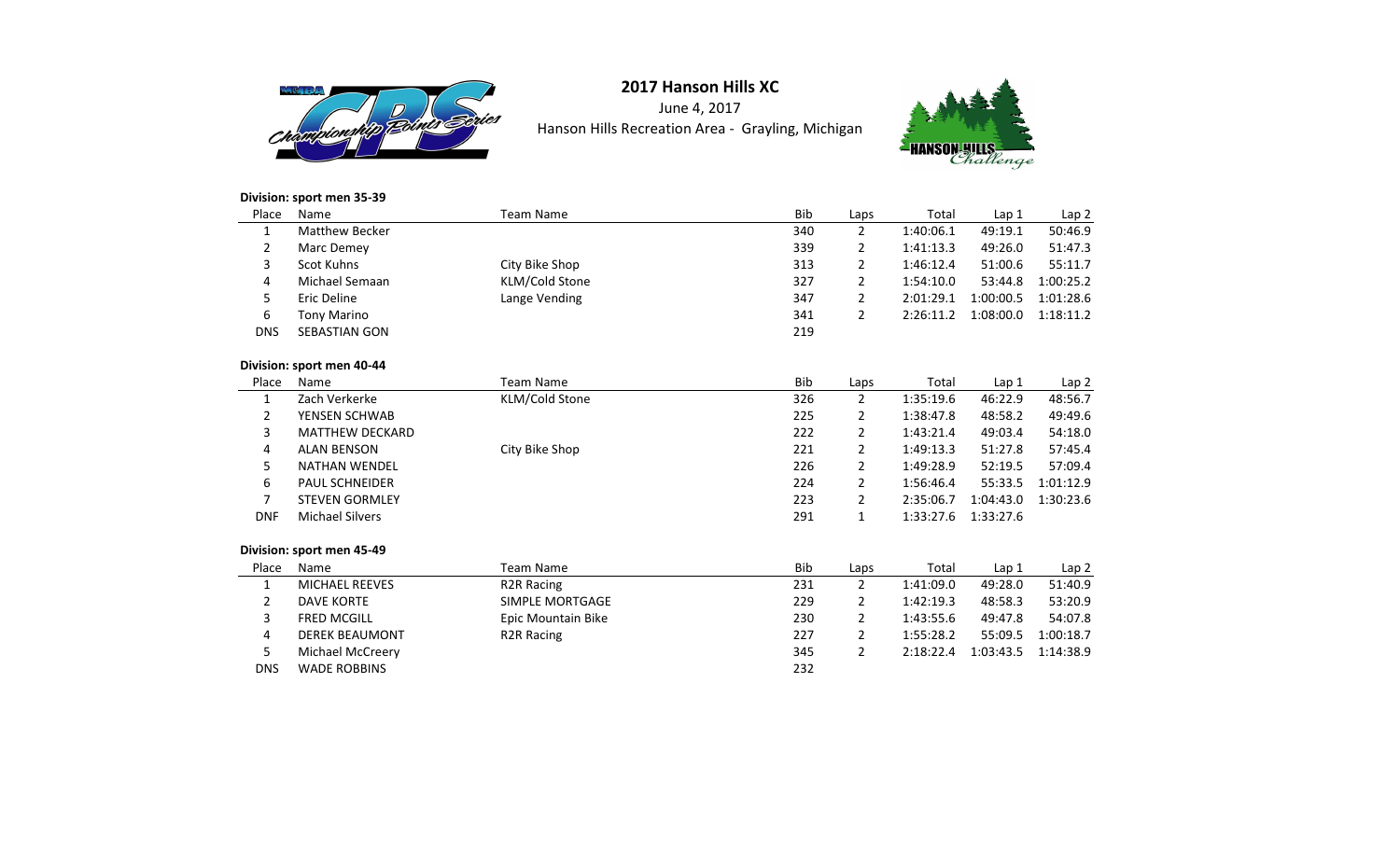

June 4, 2017Hanson Hills Recreation Area - Grayling, Michigan



### **Division: sport men 50-59**

| Place          | Name                     | <b>Team Name</b>                  | Bib | Laps | Total     | Lap <sub>1</sub> | Lap 2     |
|----------------|--------------------------|-----------------------------------|-----|------|-----------|------------------|-----------|
| 1              | <b>JEFF BARRETT</b>      | City Bike Shop                    | 378 | 2    | 1:41:08.3 | 49:00.0          | 52:08.2   |
| $\overline{2}$ | <b>BRAD BOSMA</b>        | <b>FUSION/NEW HOLLAND BREWING</b> | 369 | 2    | 1:42:19.2 | 49:00.5          | 53:18.7   |
| 3              | Tom Bestrom              | Village Bike & Fitness            | 329 | 2    | 1:44:09.2 | 50:13.6          | 53:55.5   |
| 4              | <b>TONY FERRIGAN</b>     | <b>CFT</b>                        | 377 | 2    | 1:46:23.6 | 51:25.6          | 54:58.0   |
| 5              | <b>STEVE WICKHAM</b>     | <b>TEAM SPIN BICYCLE SHOP</b>     | 240 | 2    | 1:48:36.4 | 52:34.5          | 56:01.8   |
| 6              | <b>MARKHAM ROSENBERG</b> |                                   | 237 | 2    | 1:48:47.4 | 52:35.4          | 56:12.0   |
| 7              | <b>JOHN FALLON</b>       |                                   | 233 | 2    | 1:48:57.8 | 52:12.7          | 56:45.0   |
| 8              | <b>Bob Cooper</b>        | Spin Bike Shop                    | 317 | 2    | 1:49:20.7 | 53:33.8          | 55:46.8   |
| 9              | <b>DOUG HELLAND</b>      | Wheels In Motion / Trek           | 234 | 2    | 1:49:53.8 | 52:33.6          | 57:20.1   |
| 10             | <b>KEVIN SKIPWORTH</b>   |                                   | 238 | 2    | 2:09:20.7 | 58:28.2          | 1:10:52.4 |
| <b>DNF</b>     | TOMMY DOWD               | <b>AUSTIN BROS BEER CO</b>        | 359 | 1    | 59:25.4   | 59:25.4          |           |
| <b>DNF</b>     | <b>BEN MULLENS</b>       |                                   | 236 | 1    | 1:03:07.5 | 1:03:07.5        |           |
| <b>DNS</b>     | <b>DAVID HILT</b>        |                                   | 235 |      |           |                  |           |
| <b>DNS</b>     | <b>TODD WANLEY</b>       |                                   | 239 |      |           |                  |           |
|                |                          |                                   |     |      |           |                  |           |

### **Division: sport men 60-69**

| Place | Name                    | Team Name                    | <b>Bib</b> | Laps | Total     | Lap 1     | Lap <sub>2</sub> |
|-------|-------------------------|------------------------------|------------|------|-----------|-----------|------------------|
|       | <b>CLIFFORD ONTHANK</b> |                              | 243        |      | 1:43:48.6 | 49:57.8   | 53:50.7          |
|       | <b>GREG KARBOWSKI</b>   |                              | 242        | 2    | 1:44:45.1 | 51:36.0   | 53:09.1          |
| 3     | <b>Steven Tiles</b>     |                              | 325        |      | 1:45:44.0 | 52:00.6   | 53:43.4          |
| 4     | <b>MALCOLM FOX</b>      |                              | 241        | 2    | 1:49:00.3 | 53:32.8   | 55:27.5          |
| 5.    | <b>WESLEY WATT</b>      | Sweet Bikes/Alpenhaus        | 244        | 2    | 1:50:20.3 | 53:31.0   | 56:49.2          |
| 6     | RANDY ZEEMAN            | Austin Bros/Harborside Cycle | 245        | 2    | 1:51:14.6 | 54:04.9   | 57:09.7          |
|       | RANDY VANT HUL          | Freewheeler Racing           | 363        | 2    | 1:55:18.3 | 53:17.8   | 1:02:00.5        |
| 8     | <b>BILL LINDHOUT</b>    | <b>Cross Country Cycle</b>   | 360        | 2    | 1:57:10.7 | 56:32.1   | 1:00:38.5        |
| 9     | <b>BARRY EDWARDS</b>    | <b>SPIN CYCLE</b>            | 379        |      | 2:13:19.4 | 1:03:24.9 | 1:09:54.4        |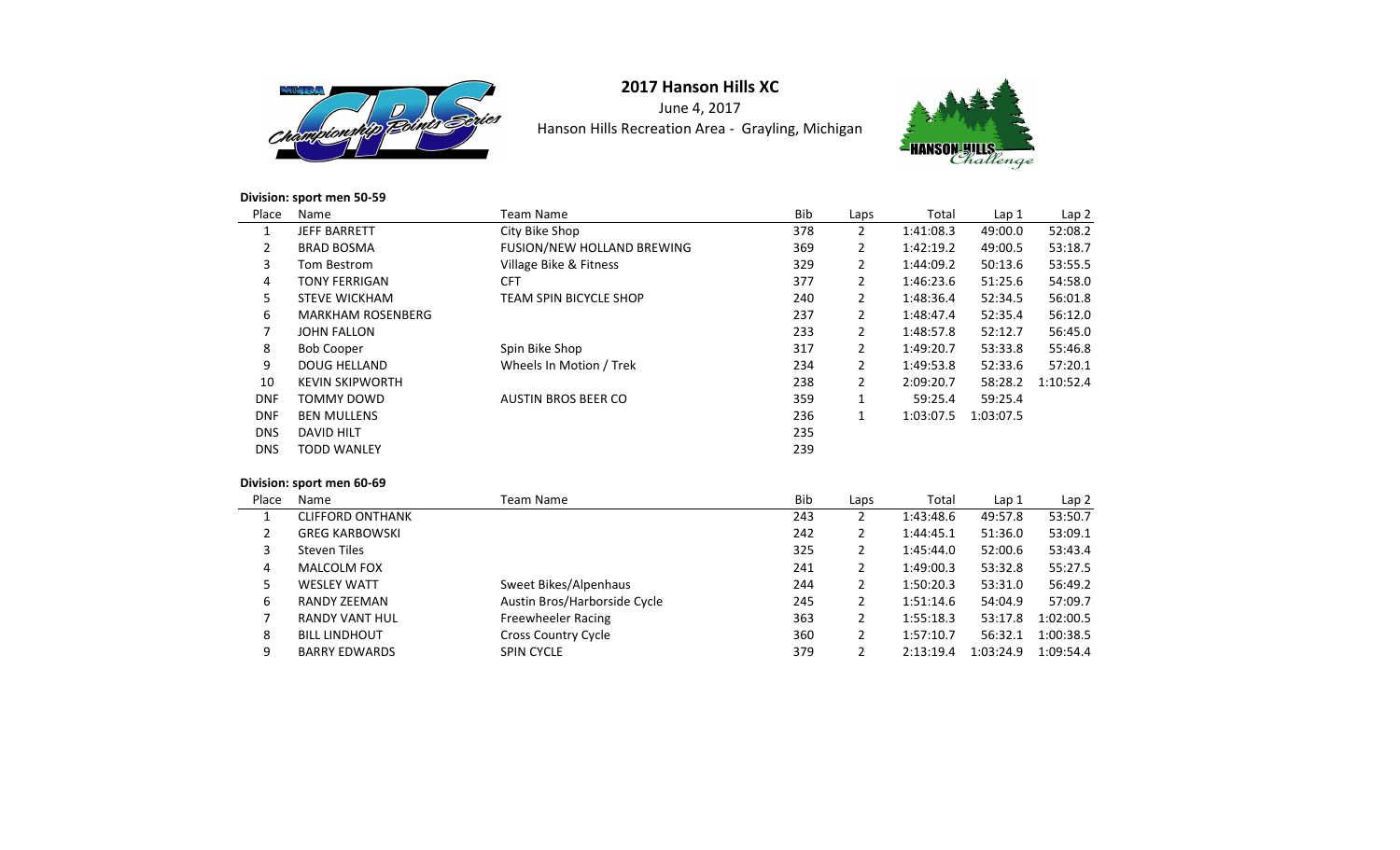

June 4, 2017Hanson Hills Recreation Area - Grayling, Michigan



### **Division: sport men 70 plus**

4

DAVID HAGAN

| Place      | Name                                | <b>Team Name</b>                           | <b>Bib</b> | Laps           | Total     | Lap <sub>1</sub> | Lap 2     |
|------------|-------------------------------------|--------------------------------------------|------------|----------------|-----------|------------------|-----------|
|            | NIEL SCHARPHORN SR.                 | Freewheeler Racing                         | 247        | $\overline{2}$ | 1:48:51.8 | 53:18.5          | 55:33.3   |
| 2          | PETER JOHNSON                       | Freewheeler Racing                         | 246        | $\overline{2}$ | 1:55:27.4 | 54:42.8          | 1:00:44.5 |
| 3          | <b>Steve Smigiel</b>                | <b>Speed Merchants</b>                     | 323        | $\overline{2}$ | 1:58:56.9 | 58:06.8          | 1:00:50.1 |
|            | Division: sport clydesdale 200 plus |                                            |            |                |           |                  |           |
| Place      | Name                                | <b>Team Name</b>                           | <b>Bib</b> | Laps           | Total     | Lap 1            | Lap 2     |
| 1          | <b>AUSTIN LEECK</b>                 | Austin Brothers Beer Co / Harborside Cycle | 249        | $\overline{2}$ | 1:43:04.7 | 50:50.1          | 52:14.5   |
| 2          | <b>JASON SPRING</b>                 | R <sub>2</sub> R Racing                    | 375        | 2              | 1:45:16.4 | 51:15.9          | 54:00.5   |
| 3          | Dar Howard                          | Performance Sports Turf                    | 309        | 2              | 1:59:18.8 | 56:09.6          | 1:03:09.1 |
| 4          | <b>TROY JOHANSSON</b>               | Johansson Brother's Racing                 | 248        | $\overline{2}$ | 1:59:33.9 | 56:53.9          | 1:02:39.9 |
| 5          | Jerry Neal                          | Terry's Cycle                              | 298        | $\overline{2}$ | 2:04:57.1 | 58:57.5          | 1:05:59.5 |
| 6          | <b>CHAD DRENTH</b>                  |                                            | 367        | $\overline{2}$ | 2:05:39.8 | 59:54.9          | 1:05:44.9 |
| 7          | <b>JOEL CAVERLY</b>                 | JEFF CAVERLY PHOTOGRAPHY                   | 371        | $\overline{2}$ | 2:16:25.8 | 1:05:05.4        | 1:11:20.3 |
| <b>DNS</b> | <b>BILL PRALL</b>                   |                                            | 250        |                |           |                  |           |
|            | Division: fatbike open              |                                            |            |                |           |                  |           |
| Place      | Name                                | <b>Team Name</b>                           | <b>Bib</b> | Laps           | Total     | Lap 1            | Lap 2     |
|            | NICHOLAS TRAVIS                     |                                            | 253        | $\overline{2}$ | 1:47:52.7 | 50:31.6          | 57:21.0   |
| 2          | <b>MICHAEL GREGORY</b>              | Freewheeler Racing                         | 251        | 2              | 1:48:02.5 | 50:33.7          | 57:28.7   |
| 3          | <b>BOB KIDDER</b>                   |                                            | 252        | 2              | 1:52:56.3 | 53:56.5          | 58:59.8   |

BRICK WHEELS <sup>228</sup> 2 2:06:58.3 1:00:34.6 1:06:23.6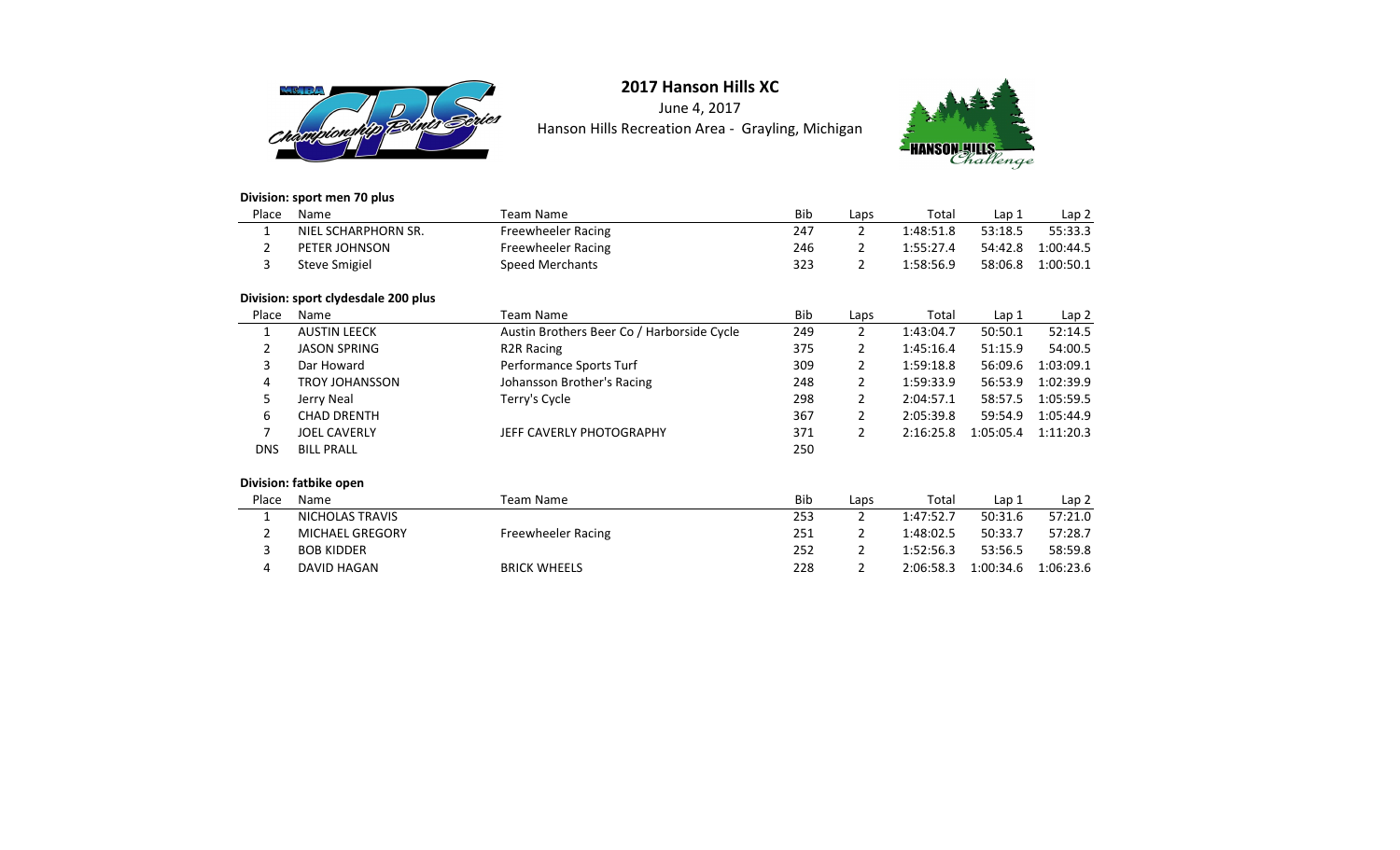

June 4, 2017Hanson Hills Recreation Area - Grayling, Michigan



### **Division: sport-beginner single speed**

| Place          | Name                                       | <b>Team Name</b>           | Bib        | Laps           | Total     | Lap <sub>1</sub> | Lap <sub>2</sub> |
|----------------|--------------------------------------------|----------------------------|------------|----------------|-----------|------------------|------------------|
| 1              | <b>KRIS CALDERWOOD</b>                     | <b>VELO CITY CYCLES</b>    | 255        | $\overline{2}$ | 1:36:36.7 | 46:01.0          | 50:35.7          |
| 2              | <b>BRAD FELDER</b>                         | Papabrad                   | 256        | 2              | 1:39:14.3 | 48:11.7          | 51:02.5          |
| 3              | <b>JOHN KEYES</b>                          |                            | 257        | $\overline{2}$ | 1:45:23.5 | 50:51.1          | 54:32.3          |
| 4              | <b>STEVEN COYKENDALL</b>                   |                            | 810        | $\overline{2}$ | 1:53:01.4 | 52:56.9          | 1:00:04.4        |
| 5              | <b>TYLER ROSENBRUGH</b>                    |                            | 370        | 2              | 1:54:50.4 | 52:54.3          | 1:01:56.0        |
| 6              | <b>KEVIN LA ROE</b>                        | WHEELS IN MOTION / BE SEEN | 520        | 2              | 1:58:26.2 | 56:52.0          | 1:01:34.1        |
| 7              | <b>FREDDIE SMALLEY</b>                     | Freewheeler Racing         | 365        | $\overline{2}$ | 2:02:28.7 | 59:01.0          | 1:03:27.7        |
| 8              | <b>PAM BUFE</b>                            | Latitude 45/ Twisted Stone | 254        | $\overline{2}$ | 2:29:52.0 | 1:12:18.0        | 1:17:34.0        |
| <b>DNF</b>     | <b>JAMES CULLISON</b>                      | <b>ROLL MODELS RACING</b>  | 364        | $\mathbf{1}$   | 1:32:18.8 | 1:32:18.8        |                  |
|                | Division: beginner female 11-14            |                            |            |                |           |                  |                  |
| Place          | Name                                       | <b>Team Name</b>           | <b>Bib</b> | Laps           | Total     | Lap 1            |                  |
| 1              | <b>MERCY HUISMANN</b>                      | <b>Speed Merchants</b>     | 258        | $\mathbf{1}$   | 1:21:23.5 | 1:21:23.5        |                  |
| $\overline{2}$ | Jordan Withers                             | <b>Freewheeler Racing</b>  | 332        | $\mathbf{1}$   | 2:16:23.8 | 2:16:23.8        |                  |
|                | Division: beginner female 19 and over      |                            |            |                |           |                  |                  |
| Place          | Name                                       | <b>Team Name</b>           | Bib        | Laps           | Total     | Lap 1            |                  |
| 1              | <b>CATHY FRANK</b>                         | <b>RBS MTB Team</b>        | 259        | $\mathbf{1}$   | 1:16:51.2 | 1:16:51.2        |                  |
| $\overline{2}$ | <b>PEG DRABEK</b>                          | <b>TWIN BAY DOCKS</b>      | 358        | 1              | 1:20:37.6 | 1:20:37.6        |                  |
|                | Division: beginner boys-girls 10 and under |                            |            |                |           |                  |                  |
| Place          | Name                                       | <b>Team Name</b>           | Bib        | Laps           | Total     | Lap 1            |                  |
| 1              | <b>CURTIS JOHNSTON</b>                     | <b>Velorution Racing</b>   | 260        | $\mathbf{1}$   | 1:31:08.9 | 1:31:08.9        |                  |
| 2              | <b>CROSLEY ROBINSON</b>                    |                            | 376        | 1              | 2:03:35.5 | 2:03:35.5        |                  |
|                |                                            |                            |            |                |           |                  |                  |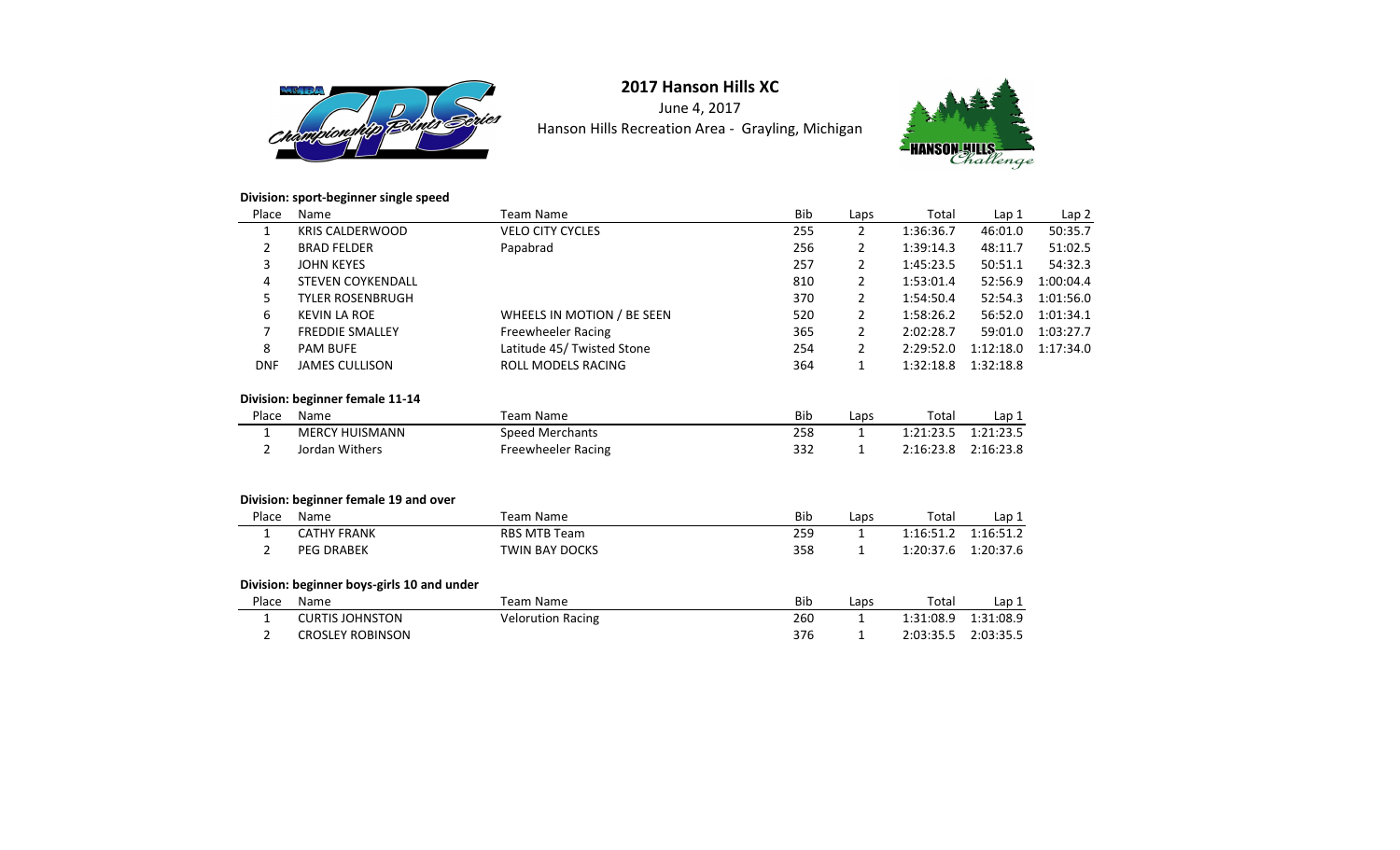

June 4, 2017Hanson Hills Recreation Area - Grayling, Michigan



### **Division: beginner boys 11-14**

| Place        | Name                          | <b>Team Name</b>            | Bib | Laps         | Total     | Lap 1     |
|--------------|-------------------------------|-----------------------------|-----|--------------|-----------|-----------|
| 1            | <b>HUNTER FRANK</b>           | <b>RBS MTB Team</b>         | 262 | 1            | 57:41.8   | 57:41.8   |
| 2            | <b>GRIFFIN SCHWAB</b>         | Hagerty                     | 264 | 1            | 1:01:15.5 | 1:01:15.5 |
| 3            | EPHRAIM HUISMANN              | <b>Speed Merchants</b>      | 263 | 1            | 1:09:09.5 | 1:09:09.5 |
| 4            | <b>LOGAN BARKSDALE</b>        | <b>Freewheeler Racing</b>   | 261 | $\mathbf{1}$ | 1:11:39.3 | 1:11:39.3 |
| 5            | John Withers                  | <b>Freewheeler Racing</b>   | 333 | 1            | 1:11:40.2 | 1:11:40.2 |
| 6            | <b>BRICK BALL</b>             | <b>BALL CONSTRUCTION</b>    | 353 | $\mathbf{1}$ | 1:33:06.0 | 1:33:06.0 |
|              | Division: beginner boys 15-18 |                             |     |              |           |           |
| Place        | Name                          | <b>Team Name</b>            | Bib | Laps         | Total     | Lap 1     |
| 1            | <b>MICHAEL MERTZ</b>          |                             | 372 | $\mathbf{1}$ | 52:01.0   | 52:01.0   |
| 2            | <b>JASON HATTON</b>           |                             | 357 | 1            | 55:41.8   | 55:41.8   |
| 3            | <b>NATHAN STACEY</b>          | Cross Country Cycle         | 204 | $\mathbf{1}$ | 57:52.4   | 57:52.4   |
| 4            | <b>DALLEN HATON</b>           |                             | 356 | $\mathbf{1}$ | 1:36:13.4 | 1:36:13.4 |
| <b>DNS</b>   | <b>JULIAN HILT</b>            |                             | 265 |              |           |           |
|              | Division: beginner men 19-29  |                             |     |              |           |           |
| Place        | Name                          | <b>Team Name</b>            | Bib | Laps         | Total     | Lap 1     |
| 1            | <b>KYLE JENKINS</b>           |                             | 374 | $\mathbf{1}$ | 52:30.7   | 52:30.7   |
| 2            | <b>WARREN TERELL</b>          |                             | 268 | 1            | 53:54.9   | 53:54.9   |
| 3            | <b>STEPHEN BOBEK</b>          |                             | 267 | 1            | 58:30.2   | 58:30.2   |
| 4            | ZACH WYNKOOP                  |                             | 269 | $\mathbf{1}$ | 1:12:09.8 | 1:12:09.8 |
|              | Division: beginner men 30-39  |                             |     |              |           |           |
| Place        | Name                          | <b>Team Name</b>            | Bib | Laps         | Total     | Lap 1     |
| $\mathbf{1}$ | <b>HANK PASSMORE</b>          | <b>R2R Racing</b>           | 220 | $\mathbf{1}$ | 51:16.3   | 51:16.3   |
| 2            | <b>JOSHUA WAGNER</b>          |                             | 368 | $\mathbf{1}$ | 54:00.0   | 54:00.0   |
| 3            | <b>CHAD WESTHOUSE</b>         | <b>Speed Merchants</b>      | 273 | 1            | 57:04.8   | 57:04.8   |
| 4            | <b>TREVOR SCHMITZ</b>         |                             | 272 | $\mathbf{1}$ | 1:02:55.3 | 1:02:55.3 |
| 5            | <b>ROBERT LUCIA</b>           | <b>R2R Racing</b>           | 519 | $\mathbf{1}$ | 1:07:58.9 | 1:07:58.9 |
| 6            | <b>BRYAN ROWLEY</b>           | <b>ROWLEY'S POWERSPORTS</b> | 271 | 1            | 1:09:52.0 | 1:09:52.0 |
| 7            | <b>STEPHEN ROBINSON</b>       |                             | 270 | 1            | 2:09:35.8 | 2:09:35.8 |